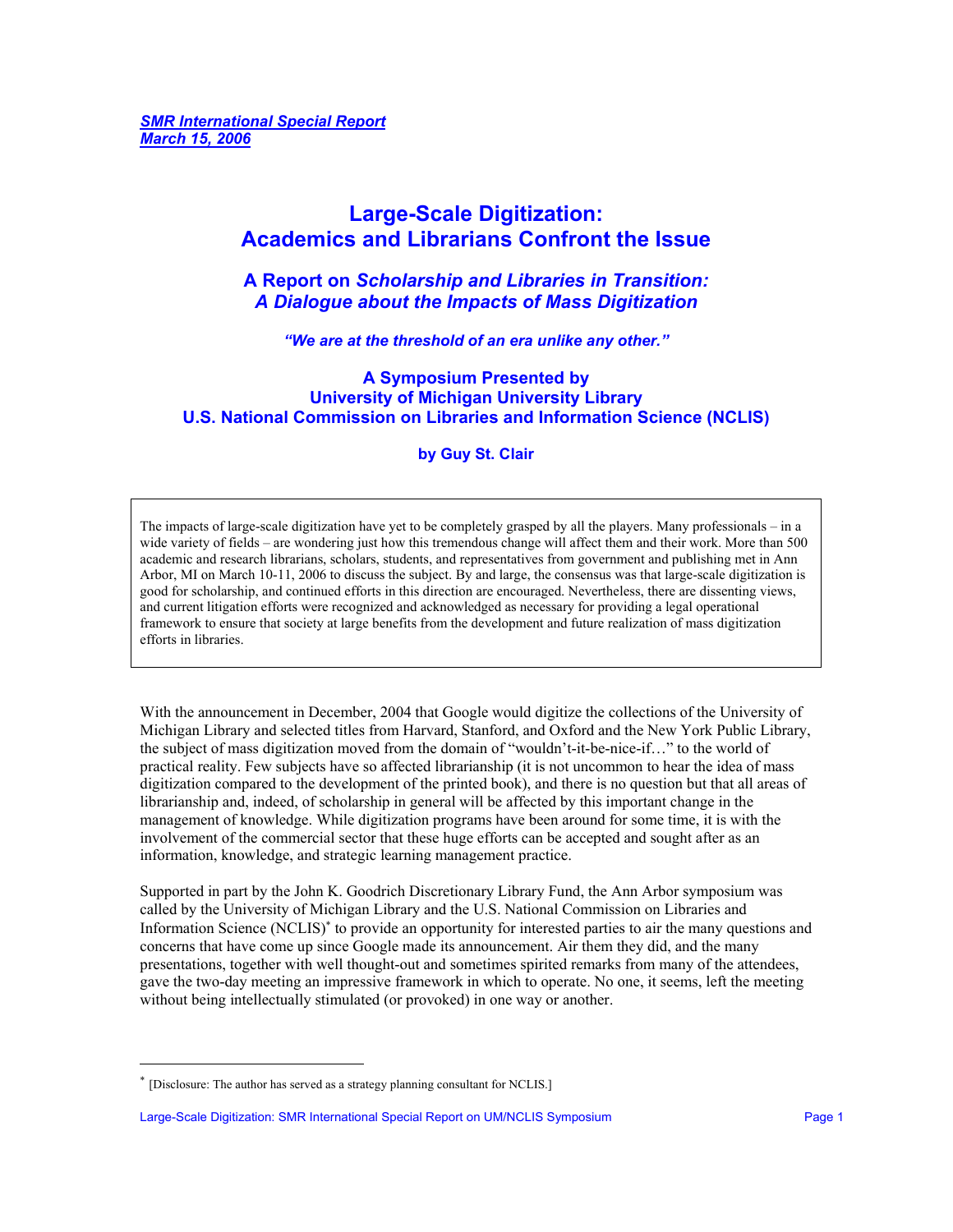The implications for knowledge services are clear. The value of mass digitization (at the symposium, the preferred term seems to have migrated to "*large-scale* digitization") for the delivery of knowledge services in all organizations – academic or otherwise – is pretty much a given. The easier it is for those searching for information, knowledge, and strategic learning to find what they require, the better it is for all concerned. Indeed, this is a goal not just for individual searchers but for organizations as well, as organizational leadership seeks to deal with the massive amounts of information required for the management of the organization. If digitized information is how most people want their information delivered (which is the case, as noted by several symposium participants), then large-scale digitization definitely has its advantages. And a natural result of the process is that the great digitized resource includes not only the captured knowledge of the past. The very concept of the library as a stand-alone warehouse of knowledge becomes secondary to its role as a repository for mission-critical information, a point not lost on attendees connected with specialized librarianship. While there was no specific reference to specialized librarianship and its requirement (as the discipline's founder John Cotton Dana put it) to provide "practical and utilitarian" information, there is no question but that practical and utilitarian information serving the cause of the commercial research sector benefits from large-scale digitization as well as that supporting the nonprofit and academic sectors.

Representatives of the sponsoring organizations opened the proceedings. Speaking on behalf of the U.S. National Commission on Libraries and Information Science, Commission Chairperson Beth Fitzsimmons welcomed the attendees and assured attendees that the purpose for the symposium, to delve into the specific impacts of large-scale digitization, would not be lost on the Commission and its efforts. With a statutory mission to advise the President and the Congress on library and information science issues as they affect the American public, NCLIS is positioned to bring the discussions of the symposium to the attention of the nation's political leaders. In discussions with Commissioners (most of whom were in attendance at the symposium), it became clear that NCLIS expects to do exactly that.

Brenda Johnson and John Wilkin, Associate University Librarians at the University of Michigan, also welcomed attendees and described their professional enthusiasm for the large-scale digitization effort being undertaken, and with University of Michigan President Mary Sue Coleman established a very positive and friendly ambiance for the meeting. As the co-organizer of the event (with NCLIS), the University of Michigan University Library went to great lengths to ensure a good symposium, and they were remarkably successful in their effort, as noted by U.S. Government Printing Office CEO Bruce James in his presentation, when he spoke of the symposium as being one of the best-organized conferences he had attended.

President Coleman herself, in her Opening Remarks, described how the University Library's seven million volumes, also open to the public (an unusual arrangement in the academic library community), is a great public treasure. With the Google announcement, a "world library is on its way," she said. Emphasizing digitization as a preservation tool, President Coleman made it clear that this step is an important effort in "protecting the written word for all time." Obviously there are different points of view about technology (which can be seen as disruptive), but the ultimate goal of the effort is the "social good of sharing knowledge," a point well taken by symposium attendees. As for the controversy about works not in the public domain, President Coleman noted that, as far as the University of Michigan University Library is concerned, these works would remain "dark" until copyright is removed.<sup>∗</sup>

Tim O'Reilly, Founder & CEO, O'Reilly Media, was the symposium's keynote speaker. Noting that books exist for three purposes, for reference, to teach, and to entertain, O'Reilly picked up on President Coleman's assertion about the preservation role of digitization. Commenting that a library is not just about the dissemination of information "but for the preservation of information," O'Reilly made a persuasive case for building a digital economy and recognizing that the emphasis in the future will not be on artifacts but on ongoing services, which digitized collections enable.

l

<sup>∗</sup> On February 6, 2006 President Coleman spoke to the Association of American Publishers about the Google Library Project: <http://www.umich.edu/pres/speeches/060206google.html>

Large-Scale Digitization: SMR International Special Report on UM/NCLIS Symposium **Page 2** Page 2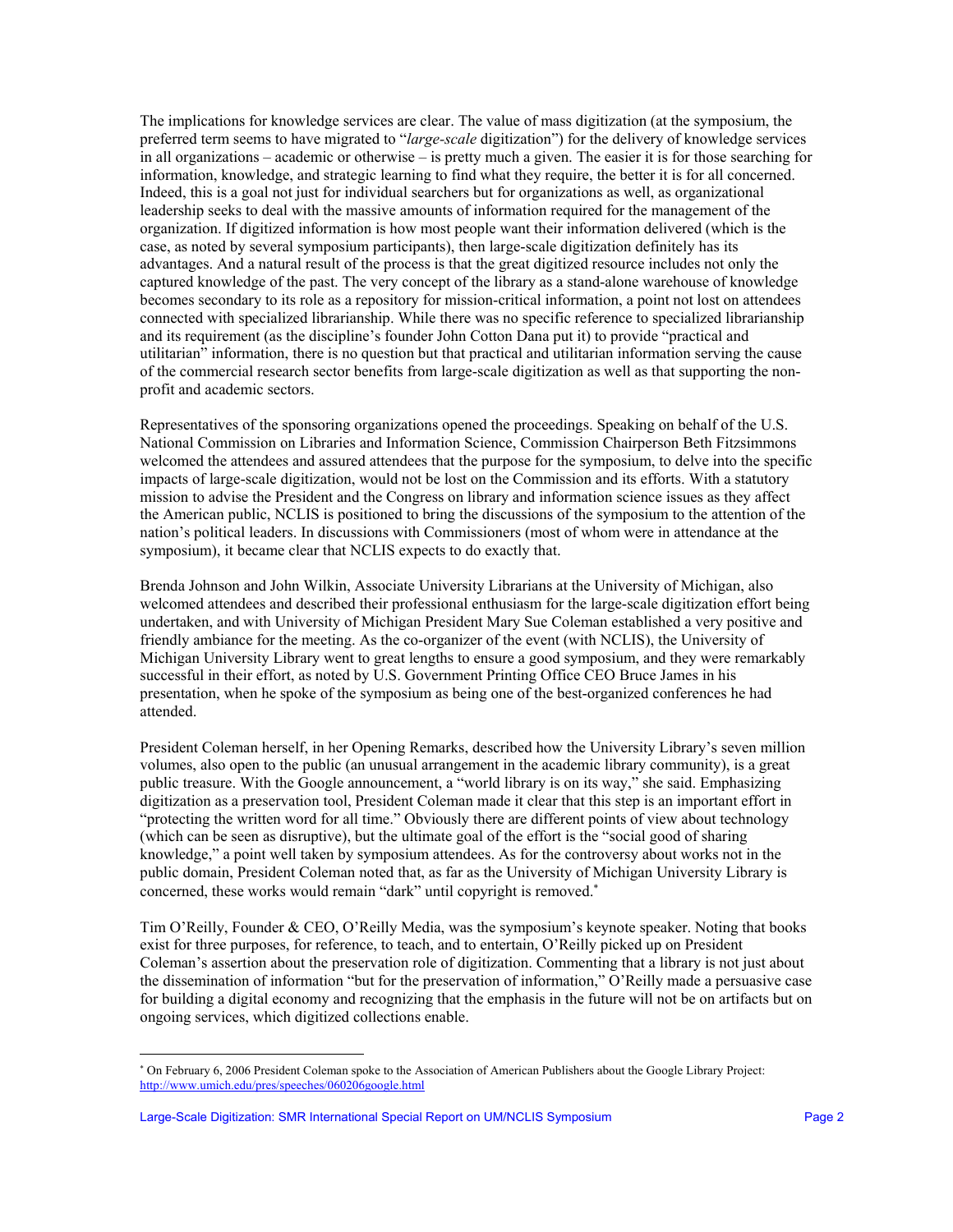Five major areas for discussion were chosen by the symposium's organizers, and each focused on a particular subject or issue impacted by the digitization of library collections:

#### **Libraries**

Panel Moderator: Josie Parker, Director, Ann Arbor District Library Panelists: Barbara Allen (Director, Committee on Institutional Cooperation), Michael Keller (University Librarian, Stanford University), Karin Wittenborg (University Librarian, University of Virginia).

"Mass digitization projects offer the opportunity to advance the Library's mission as part of a great public university by benefiting both our direct user population and the broader user community. … the library's role … as a center of the campus and a connection for users with the scholarship and learning they are seeking, remains stronger than ever...." [From the printed "Symposium Schedule"]

#### Highlights:

- Allen: sees the digitization project as a window of opportunity for experimentation in partnerships and the collaborative management of knowledge
- Keller: recommends changing the terms of reference as a society we think of the library as a building – we need to think of the "library of the mind," the "library of the scholar" – there is a need to convince policy-makers that digitization projects are for the public good
- Wittenborn: "absolutely thrilled" about the project and recognizes the major importance of the effort it changes the status quo and "that's a good thing"

#### **Research, Teaching & Learning**

Moderator: John King, Dean, School of Information, University of Michigan Panelists: Jean-Claude Guédon (Professor, University of Montreal), Ed Tenner (Professor & Author, Princeton University), Ann Wolpert (Director of the Libraries, MIT)

"People from all walks of life have embraced Google as an indispensable tool for managing their personal lives. This has led to the development of new patterns of intellectual interaction, and scholarly communication. The question remains, however, as to whether Google has approached the degree of ubiquity as a scholarly research tool that it has as a tool for general discovery and organization…."

#### Highlights:

- **Tanner: recognizes that Google and other search engines provide information that is "good enough"** but does not necessarily provide the *best* information – asks what we can do as librarians and authors to raise the level of literacy
- Guédon: compares mass digitization with mass printing, noting the differences with digitized publishing – Wikipedia, for example, is not a thing – it is a process, a collaborative encyclopedia, aggregated to create a community
- Wolpert: describes user survey and results library customers want a single interface to search across a variety of information sources, expanded online content, more access to all library material via a commercial search engine, and a "wizard" to help choose the best tools for a topic

#### **Publishing**

Moderator: Mark Sandler, Collection Development Officer, University of Michigan Panelists: Suzanne BeDell (Vice President, ProQuest Information and Learning), Daniel Greenstein (University Librarian and Executive Director, California Digital Library), Alicia Wise (Chief Executive, Publishers Licensing Society)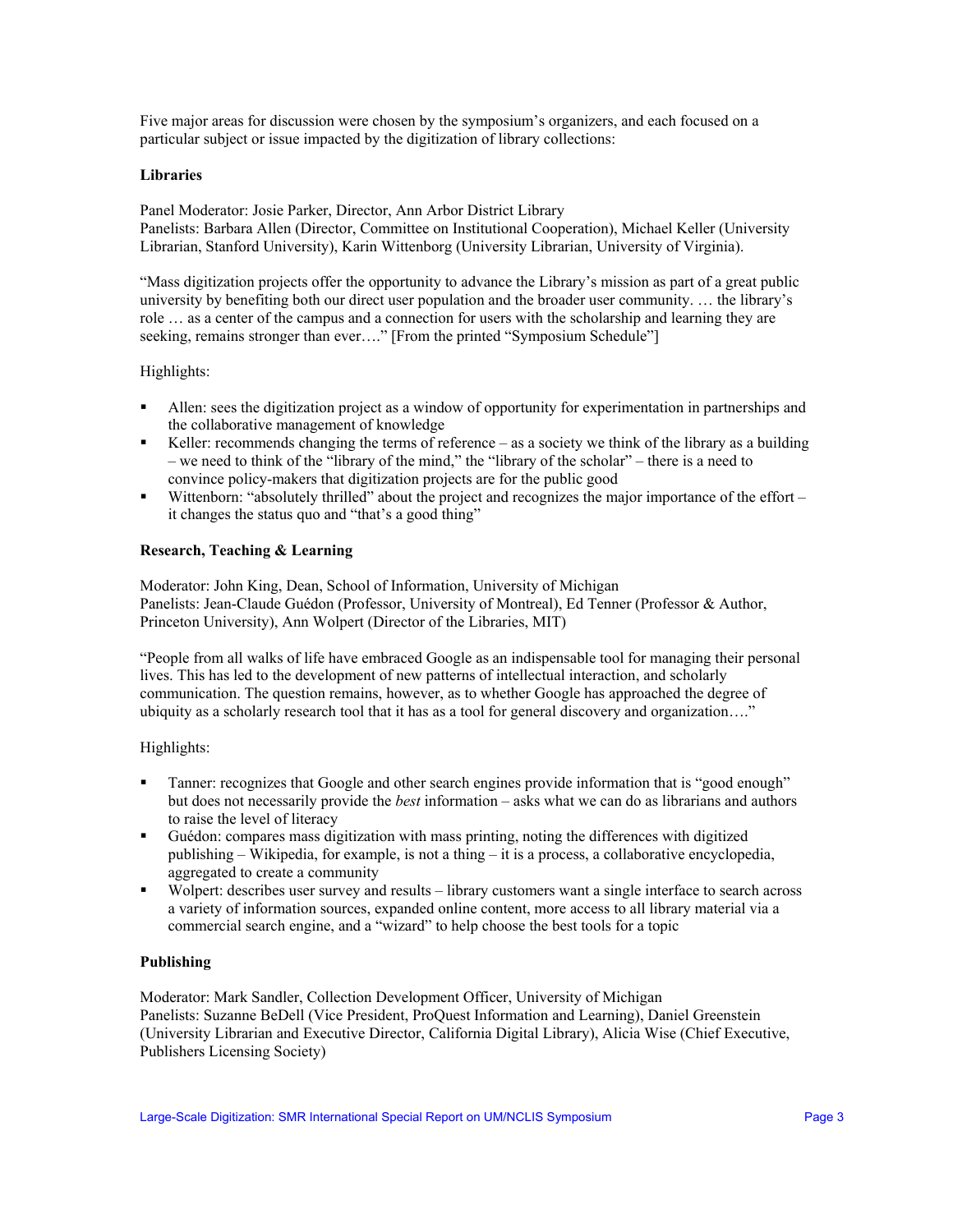"The future of publishing in an era of mass digitization, electronic publishing, and open access raises issues for copyright, scholarly communication, sustainable economic models, role of libraries, and the role of commercial and university press publishers."

# Highlights:

- **BeDell:** states a negative reaction to the Google Library Project and recommends TCP (Text Creation Partnership) model
- Greenstein: notes that information is becoming part of the commodity infrastructure and describes the Open Book Alliance – comments about the importance of giving some attention to the digitization of materials other than books (records, archives, etc.)
- Wise: indicates no concerns about the program in principle but asserts that the Google Library Project is not well understood – legal framework is problematic

At the close of the first day, Adam Smith, Senior Business Product Manager at Google with primary responsibility for the Google Print and Google Scholar products, spoke about the company's goals in bringing these products to the public, and its commitment to full cooperation with the scholarly and academic communities.

The symposium continued the following day.

#### **Economics**

Moderator: Ron Milne, Acting Director of University Library Services & Bodley's Librarian, Oxford Panelists: Paul Courant (Professor, University of Michigan), Karl Pohrt (Owner, Shaman Drum Bookshop), Hal Varian (Professor, University of California, Berkeley)

"There are many approaches to thinking about the economic impact of digitization initiatives…. the local economy … the State… a broad impact on national and even international economy…. "

# Highlights:

- Courant: notes that with the digitization project, "we have everything we need to make what we do easier" – speaking very generally, comments that if the material isn't available in digital format, it won't be used
- Pohrt: notes that with universal access, information becomes available throughout the global community
- Varian: Nntes that in choosing between the opt-in and the opt-out models, opt-out is "the way to go," since transaction costs are too prohibitive – the Google Library Project model is the same as the Web and fair use – opt-out provides a valuable user service

# **Public Policy**

Moderator: Nancy Davenport, President, Council on Library and Information Resources Panelists: James Hilton (Associate Provost for Academic, Information and Instructional Technology Affairs and Interim University Librarian, University of Michigan), Bruce James (Chief Executive Officer, U.S. Government Printing Office), Brian Kahin (Senior Fellow, Computer & Communications Industry Association & Adjunct Professor, University of Michigan)

"…raises significant issues that will ultimately have impact on public policy. Copyright questions, open access, and the digital divide…. The role of the government in a partnership between a private and public institution will also be a point of much debate. We are at the threshold of an era unlike any other. Decisions we make now will lay the foundation for how future generations will be able to access and use online